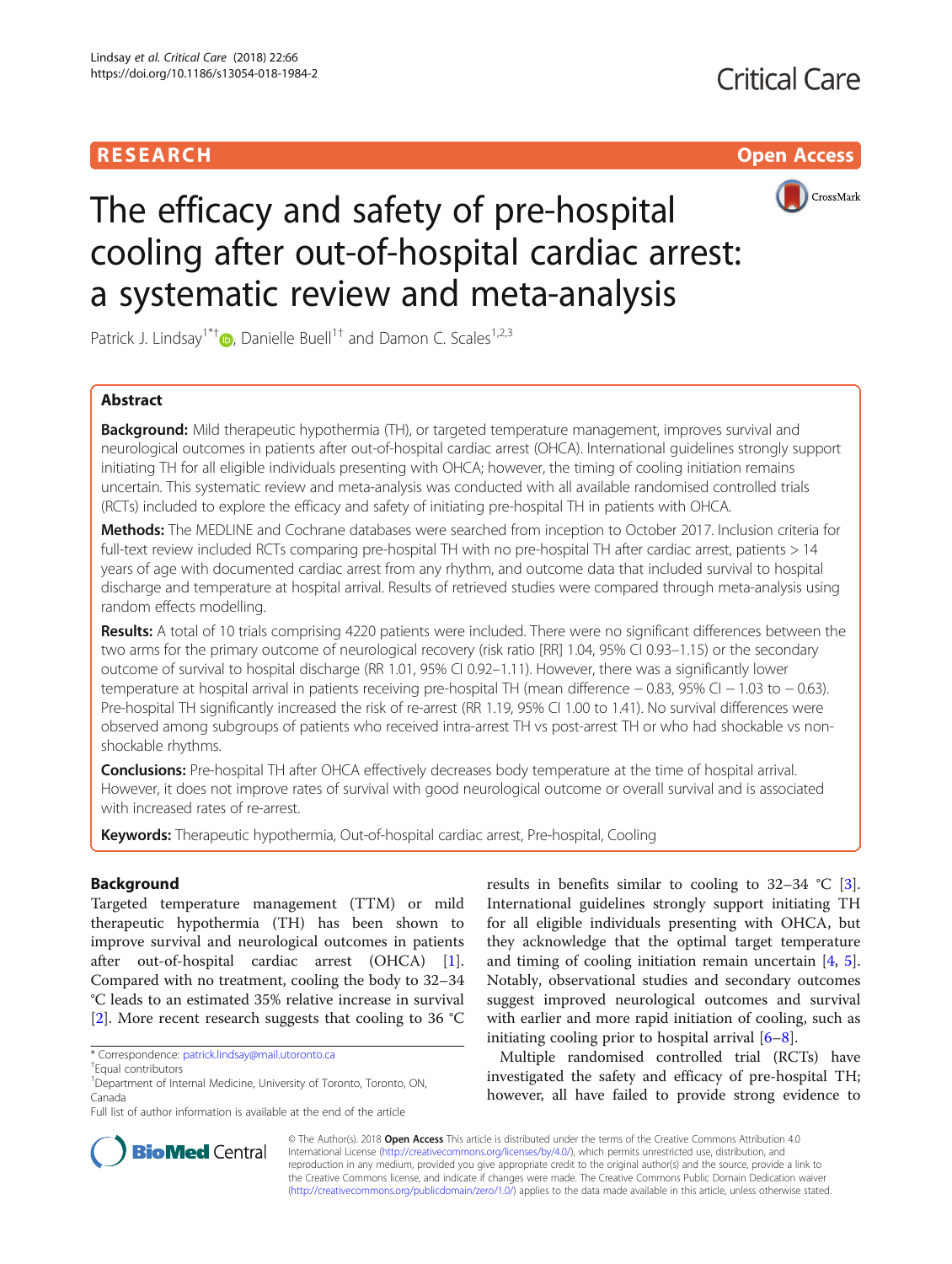support its widespread adoption. The lack of persuasive data could be attributed to underpowered studies, heterogeneity in protocols (e.g., cooling methods, intraarrest vs post-arrest) and the widespread implementation of TH at accepting institutions. Previous meta-analyses have also failed to provide strong data to support recommendations, but these did not include the most recent large trials of pre-hospital cooling [[9](#page-7-0)–[12](#page-7-0)]. We therefore conducted a systematic review and meta-analysis including all available RCTs to explore the efficacy and safety of pre-hospital TH in patients with OHCA.

#### Methods

This systematic review and meta-analysis conformed to the Preferred Reporting Items for Systematic Reviews and Meta-Analyses (PRISMA) statement [\[13](#page-7-0)].

#### Data search

The online search strategy used both the MEDLINE and Cochrane Library databases from inception until October 2017. The following terms were used: "out-of-hospital cardiac arrest" or "heart arrest" or "cardiac arrest" or "death, sudden" or "ventricular fibrillation" or "pulseless electrical activity" or "PEA" or "asystole" or "tachycardia" and "cryotherapy" or "hypothermia, induced" or "hypothermia" or "cooling" or "targeted temperature management or TTM" and "emergency medical services" or "emergency responders" or "emergency medical technicians" or "paramedic" or "prehospital" or "advanced life support" or "out of hospital." Additionally, we checked reference lists of relevant studies and review articles.

#### Study selection

Retrieved abstracts were assessed by two reviewers (PJL and DB) to evaluate whether they met the following inclusion criteria for full-text review: (1) RCT evaluating pre-hospital TH vs no pre-hospital TH after cardiac arrest; (2) patients  $> 14$  years of age; (3) patients with documented cardiac arrest from rhythms, including ventricular fibrillation (VF), ventricular tachycardia, pulseless electrical activity and asystole; and (4) outcome data that included survival to hospital discharge and temperature at hospital arrival. The same two reviewers completed full-text reviews to identify included studies. A third reviewer resolved any disagreements.

#### Data extraction

Two authors (DB and PJL) extracted the following data independently using a standard data extraction form: publication year, study design, study population characteristics, initial cardiac rhythm, timing of cooling, cooling procedures, primary and secondary outcome measures, and study quality.

#### Risk-of-bias assessment

Study quality was appraised using the Cochrane Risk of Bias Tool for RCTs [[13](#page-7-0)]. The assessment includes evaluation of random sequence generation, allocation concealment, blinding, incomplete outcome data and selective outcome reporting.

#### Study outcome definition

The primary outcome of this systematic review was survival to hospital discharge with a favourable neurological outcome. Favourable neurological outcome was defined as a the patient discharged to home or to rehabilitation, Cerebral Performance Categories Scale (CPC) score of 1 or 2 or a modified Rankin Scale score of 0, 1 or 2  $[14, 15]$  $[14, 15]$  $[14, 15]$ . Secondary outcomes were survival to hospital discharge and temperature upon hospital admission. The safety outcomes included pulmonary oedema and recurrent arrest during transport to the hospital.

#### Data synthesis and analysis

We conducted a meta-analysis of results of the included studies using Review Manager software version 5.3. We summarized categorical data using the risk ratio (RR) according to the Mantel-Haenszel method and a random effects model [\[16](#page-7-0)]. For continuous data, we estimated the mean difference (MD) using the inverse variance method and fixed effects. Heterogeneity was detected with a chi-square test with  $n - 1$  degrees of freedom, which was expressed as  $I^2$ . When the  $I^2$  statistic was > 50, statistical heterogeneity was considered to be relevant. Sensitivity analysis were performed to further explore heterogeneity by excluding one study at a time, deleting studies with excessively high weights in pooled studies, and excluding studies that used discharge destination as a surrogate for neurological outcome.

#### Results

#### Search results and study selection

Our search strategy yielded 798 citations in MEDLINE and 84 citations in the Cochrane database, from which 121 duplicates were removed, leaving 761 studies to be screened. Of these, 21 full texts were reviewed, with 10 meeting the study inclusion criteria. All ten were included in the systematic review (Fig. [1\)](#page-2-0).

#### Characteristics of studies

Table [1](#page-3-0) demonstrates the characteristics of the ten included studies, all of which were RCTs published between 2007 and 2017. Nine were single-country trials, and one was a multi-country trial. Of the single-country trials, four were conducted in Australia [[6,](#page-7-0) [11,](#page-7-0) [17](#page-7-0), [18](#page-7-0)], two in the United States [[19,](#page-8-0) [20\]](#page-8-0), one in Canada [\[12](#page-7-0)], one in Finland [\[21\]](#page-8-0) and one in France [\[22\]](#page-8-0). The multi-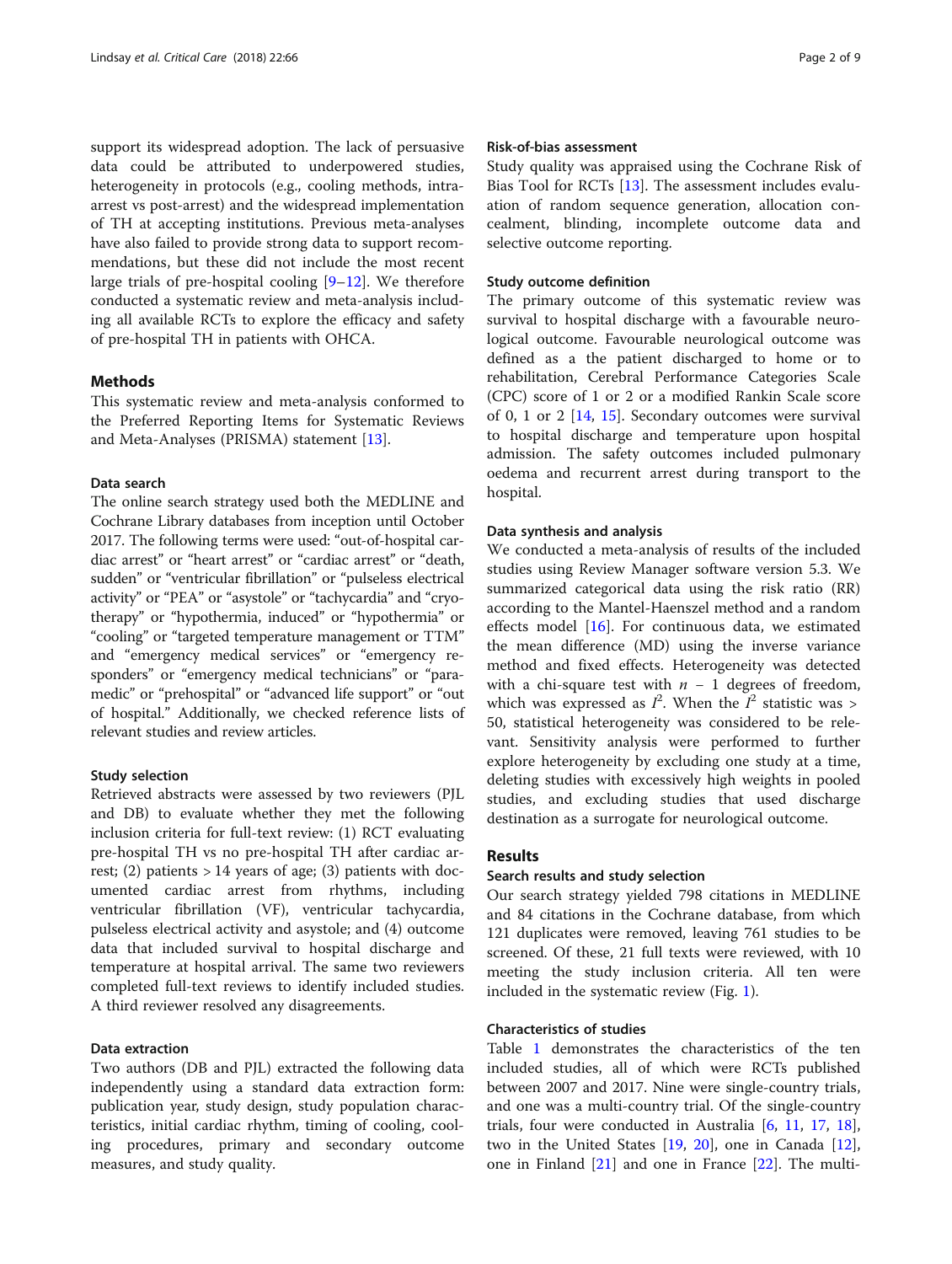<span id="page-2-0"></span>

country trial included five European countries [\[23\]](#page-8-0). Seven of the ten studies included patients with any initial cardiac rhythm. The remaining three studies included only patients with VF [[6,](#page-7-0) [17\]](#page-7-0) and non-shockable rhythms [[18](#page-7-0)], respectively, as the initial cardiac rhythm. TH was initiated after return of spontaneous circulation (ROSC) in seven studies [\[6,](#page-7-0) [12](#page-7-0), [17](#page-7-0)–[21](#page-8-0)] and intra-arrest in three [[11](#page-7-0), [22,](#page-8-0) [23](#page-8-0)]. The majority of studies reported cooling the patients in the pre-hospital TH arm using surface cooling measures  $[12, 17-19, 22]$  $[12, 17-19, 22]$  $[12, 17-19, 22]$  $[12, 17-19, 22]$  $[12, 17-19, 22]$  $[12, 17-19, 22]$  $[12, 17-19, 22]$  $[12, 17-19, 22]$ , an infusion of a cold solution, normal saline or Ringer's lactate [\[11,](#page-7-0) [12](#page-7-0), [17](#page-7-0)–[22\]](#page-8-0), and one used trans-nasal evaporative cooling [\[23\]](#page-8-0). One study used only ice packs applied to the patient's head and torso [[6\]](#page-7-0). All studies reported survival at hospital discharge and neurological status at discharge, and all studies reported temperature at time of admission to hospital. A summary of the results of the studies is provided in Table [2](#page-4-0).

#### Quality of included studies

Overall, the risk of bias for the included studies was low (Additional file [1:](#page-7-0) Figures S1 and S2). A potential for selection bias was noted in one study owing to randomization according to day of the month and possible unmasking of allocation concealment [[6\]](#page-7-0). Across the studies, the nature of the intervention made true blinding of the providers impossible. Additionally, in one study, leaving the receiving practitioner unblinded was an intended intervention, because the authors postulated that this would reduce the time to in-hospital cooling [[12\]](#page-7-0). Outcome assessors for the primary endpoints were blinded in eight of the ten studies. In all of the studies except two, researchers performed an intention-to-treat analysis [[6,](#page-7-0) [21](#page-8-0)]. All studies had concerns for other sources of bias: Four studies were terminated before the

target sample size was recruited  $[11, 12, 17, 18]$  $[11, 12, 17, 18]$  $[11, 12, 17, 18]$  $[11, 12, 17, 18]$  $[11, 12, 17, 18]$  $[11, 12, 17, 18]$  $[11, 12, 17, 18]$  $[11, 12, 17, 18]$ ; one study was funded by a company with an invested interest [[23\]](#page-8-0); and two studies had concerns for possible selection bias, with 7, 497 and 23 patients simply missed and not included in the study [\[6](#page-7-0), [19](#page-8-0), [20](#page-8-0)].

# Effects of interventions

#### Neurological function

All included studies reported neurological outcomes at hospital discharge (2129 cases and 2091 control subjects). No differences were observed in rates of favourable neurological outcome at hospital discharge between the prehospital TH arm and the control arm (RR 1.04, 95% CI 0.93 to 1.15,  $I^2 = 0\%$  $I^2 = 0\%$  $I^2 = 0\%$ ) (Fig. 2). Excluding trials that used discharge destination as a surrogate for neurological outcome produced similar results (RR 1.18, 95% CI 0.93 to [1](#page-7-0).49,  $I^2 = 0\%$ ) (Additional file 1: Figure S3).

#### Survival to hospital discharge

All ten studies reported rates of survival to hospital discharge (2129 cases and 2091 controls). The pooled survival rate was similar when we compared the prehospital TH arm with the control arm (RR 1.01, 95% CI 0.92 to 1.11,  $I^2 = 0$ ) (Fig. [3](#page-5-0)). Sensitivity analyses using data from trials ( $n = 7$ ) that stratified patients according to initial rhythm (i.e., shockable vs non-shockable) [[6](#page-7-0), [11,](#page-7-0) [12](#page-7-0), [17](#page-7-0), [19,](#page-8-0) [20](#page-8-0), [23](#page-8-0)] also showed no effect of pre-hospital TH on survival to hospital discharge (Additional file [1:](#page-7-0) Figures S4 and S5).

#### Temperature at admission

All studies reported temperature upon hospital arrival, and overall there was a significantly lower temperature at time of admission for those in the pre-hospital TH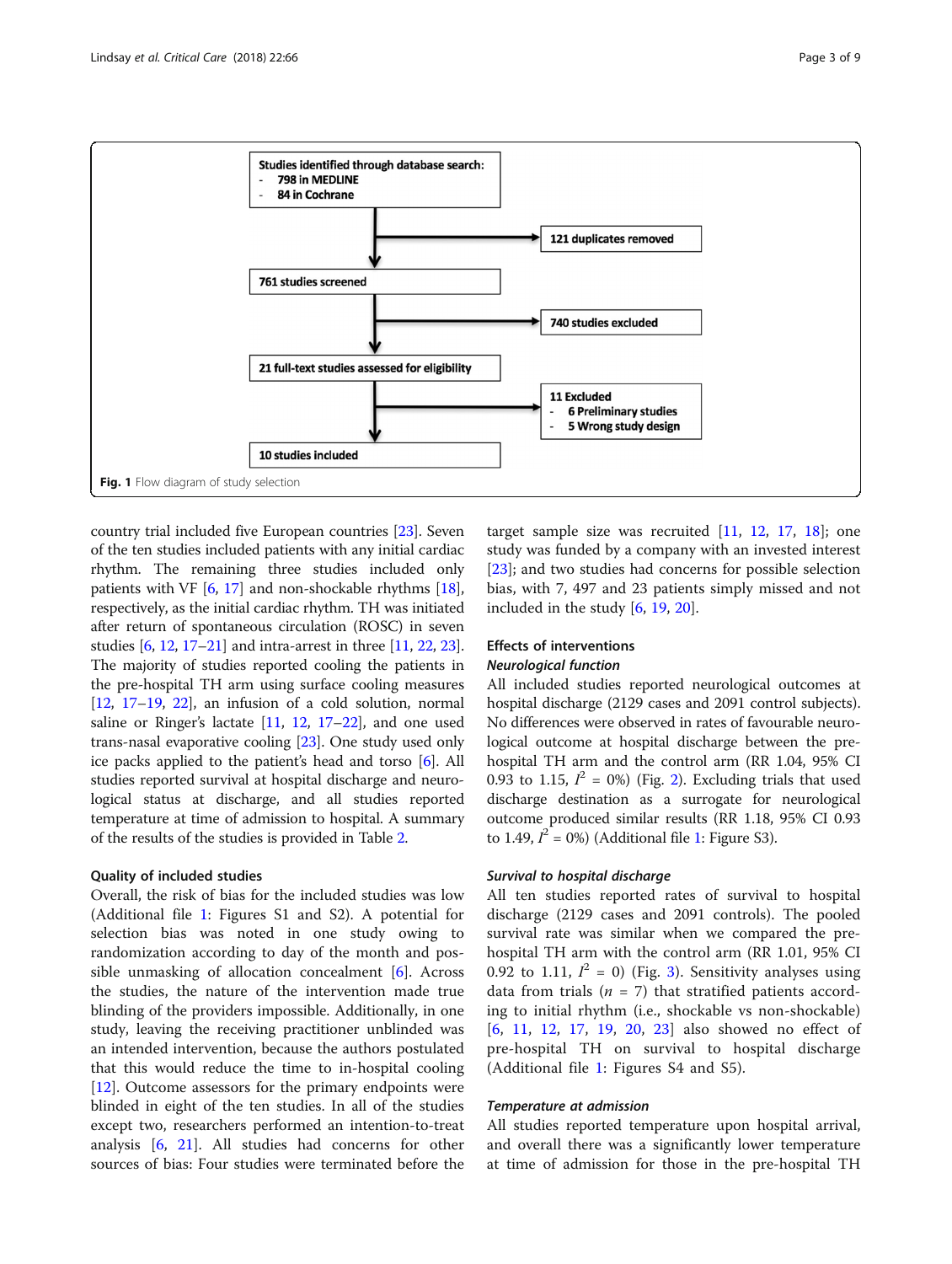| Table 1 Characteristics of included studies                          |                           |                           |                                                                                                                                                                              |                                                                                                                                            |                                                                                                                      |                                                                                  |                                                                                                                                                                                                                     |                                                         |
|----------------------------------------------------------------------|---------------------------|---------------------------|------------------------------------------------------------------------------------------------------------------------------------------------------------------------------|--------------------------------------------------------------------------------------------------------------------------------------------|----------------------------------------------------------------------------------------------------------------------|----------------------------------------------------------------------------------|---------------------------------------------------------------------------------------------------------------------------------------------------------------------------------------------------------------------|---------------------------------------------------------|
| First author, publication<br>year (site) [reference]                 | intervention<br>Timing of | Primary cardiac<br>thythm | Cooling method<br>(intervention)                                                                                                                                             | Cooling methods in-hospital (intervention/control)                                                                                         |                                                                                                                      | Outcome (efficacy and safety)                                                    |                                                                                                                                                                                                                     | hospital safety)<br>Outcome (pre-                       |
| Bernard, 2002<br>(Australia) [6]                                     | Post-arrest               | 岁                         | of ice packs to<br>patient's head and torso<br>Application                                                                                                                   | temperature was achieved,<br>Application of ice packs to<br>patient's head, neck, torso<br>ice packs were removed<br>and limbs. When 33 °C | pre-hospital or in-hospital<br>No cooling implemented                                                                | Discharged directly to<br>rehabilitation facility<br>home or to a                | Survival/favourable outcome<br>at discharge <sup>a</sup>                                                                                                                                                            | $\stackrel{\triangle}{\geq}$                            |
| (Australia) [17]<br>Bernard, 2010                                    | Post-arrest               | ⋟                         | Infusion of up to 2 L of<br>ice-cold lactated Ringer's<br>solution commenced at<br>100 ml/minute                                                                             | Ringer's lactate, then surface<br>rapid infusion of ice-cold<br>Additional 10-20 ml/kg<br>cooling pads                                     | Rapid infusion of 40 ml/kg<br>of ice-cold Ringer's lactate,<br>then surface cooling pads                             | Discharged directly to<br>rehabilitation facility<br>home or to a                | Survival/favourable outcome<br>at discharge, temperature at<br>admission <sup>a</sup>                                                                                                                               | Pulmonary oedema                                        |
| (Australia) [18]<br>Bernard, 2012                                    | Post-arrest               | Asystole/PEA              | Cooled intravenous fluids,<br>ice packs and cooling<br>blankets                                                                                                              | Hartmann's solution, then<br>Additional 40 ml/kg rapid<br>surface cooling pads<br>infusion of ice-cold                                     | 40 m/kg rapid infusion of<br>ice-cold Hartmann's solution,<br>then surface cooling pads                              | $\overline{c}$<br>rehabilitation facility<br>Discharged directly<br>home or to a | Survival/favourable outcome<br>at discharge, temperature at<br>admission, pre-hospital<br>survival <sup>a</sup>                                                                                                     | Pulmonary oedema                                        |
| (Australia) [11]<br>Bernard, 2016                                    | Intra-arrest              | VF, VT, Asystole,<br>PEA  | 30 ml/kg cold<br>saline (maximum 2 L)<br>Infusion of                                                                                                                         | ≫                                                                                                                                          | ⋚                                                                                                                    | $\overline{c}$<br>rehabilitation facility<br>Discharged directly<br>home or to a | Survival at hospital discharge,<br>non-shockable rhythms with<br>patients in shockable and<br>discharge to home from<br>hospital, proportion of<br>ROSCª                                                            | Pulmonary oedema                                        |
| (multi-site) [23]<br>Castren, 2010                                   | Intra-arrest              | VF, VT, Asystole,<br>PEA  | evaporative<br>Trans-nasal<br>cooling                                                                                                                                        | Cooled in hospital according<br>to institutional standards                                                                                 | Cooled in-hospital according<br>to institutional standards                                                           | $\sim$<br>CPC score 1 or                                                         | RhinoChill intra-nasal cooling<br>system (BeneChill, San Diego,<br>admission, ROSC, survival at<br>CA, USA), temperature at<br>discharge, neurological<br>Safety and efficacy of<br>function <sup>a</sup>           | Pulmonary oedema,<br>re-arrest, bleeding                |
| Debaty, 2014<br>(France) [22]                                        | Intra-arrest              | VF, VT, PEA,<br>Asystole  | solution at 100<br>Up to 2000 ml of ice-cold<br>then surface<br>ng gel pads<br>0.9% saline<br>ml/minute<br>cooling usi                                                       | cold saline infusion, cooling<br>mattress, cold air circulation<br>and/or extracorporeal life<br>Cooling continued with<br>support         | extracorporeal life support<br>infusion, cooling mattress,<br>cold air circulation and/or<br>Cooled with cold saline | $\sim$<br>CPC score 1 or                                                         | Temperature at admission,<br>(discharge/30 days/1 year)<br>neurological function<br>ROSC, survival and                                                                                                              | Pulmonary oedema,<br>bleeding, infection,<br>arrhythmia |
| 2009 (Finland)<br>Kamarainen,<br>[21]                                | Post-arrest               | VF, VT, PEA,<br>Asystole  | 4 °C Ringer's acetate at<br>approximately 100<br>ml/minute                                                                                                                   | Cooling continued at the<br>discretion of hospital<br>physicians                                                                           | Cooling initiated at the<br>discretion of hospital<br>physicians                                                     | $\sim$<br>CPC score 1 or                                                         | Temperature at admission,<br>neurological function <sup>a</sup><br>survival at discharge,                                                                                                                           | Pulmonary oedema,<br>re-arrest                          |
| Kim, 2007 (United<br>States) [20]                                    | Post-arrest               | VF, VT, PEA,<br>Asystole  | Up to 2 L of 4 °C normal<br>saline solution                                                                                                                                  | According to physician<br>preferences                                                                                                      | According to physician<br>preferences                                                                                | neurological deficit<br>Absence of severe<br>(undefined)                         | Temperature at admission,<br>survival at discharge <sup>a</sup>                                                                                                                                                     | Pulmonary oedema<br>re-arrest                           |
| Kim, 2014 (United<br>States) [19]                                    | Post-arrest               | VF, VT, PEA,<br>Asystole  | Up to 2 L of 4 °C normal<br>saline solution                                                                                                                                  | Surface and intravascular<br>cooling                                                                                                       | Surface and intravascular<br>cooling                                                                                 | Full neurological<br>recovery/mild<br>impairment                                 | neurological function <sup>a</sup> and<br>temperature at admission<br>Survival at discharge, <sup>a</sup>                                                                                                           | Pulmonary oedema,<br>re-arrest                          |
| (Canada) [12]<br>Scales, 2017                                        | Post-arrest               | VF, VT, PEA,<br>Asystole  | approximately 4°C<br>sodium chloride<br>up to 2 L of cold<br>and groins, and<br>Application of ice packs to<br>neck, axillae<br>infusion of u<br>saline (0.9%<br>solution at | According to physician<br>preferences                                                                                                      | According to physician<br>preferences                                                                                | $\scriptstyle\sim$<br>mRS 0, 1 or                                                | Successful TTM, <sup>ª</sup> survival to<br>temperature at admission<br>hospital discharge, good<br>neurological outcome,                                                                                           | Pulmonary oedema,<br>re-arrest                          |
| fibrillation, VT Ventricular tachycardia<br>Primary outcome of study |                           |                           |                                                                                                                                                                              |                                                                                                                                            |                                                                                                                      |                                                                                  | Abbreviations: CPC Cerebral Performance Categories Scale; mAS Modified Rankin Scale; PEA Pulseless electrical activity, ROSC Return of spontaneous circulation, TTM Targeted temperature management, VF Ventricular |                                                         |

<span id="page-3-0"></span>Lindsay et al. Critical Care (2018) 22:66 Care (2018) 22:66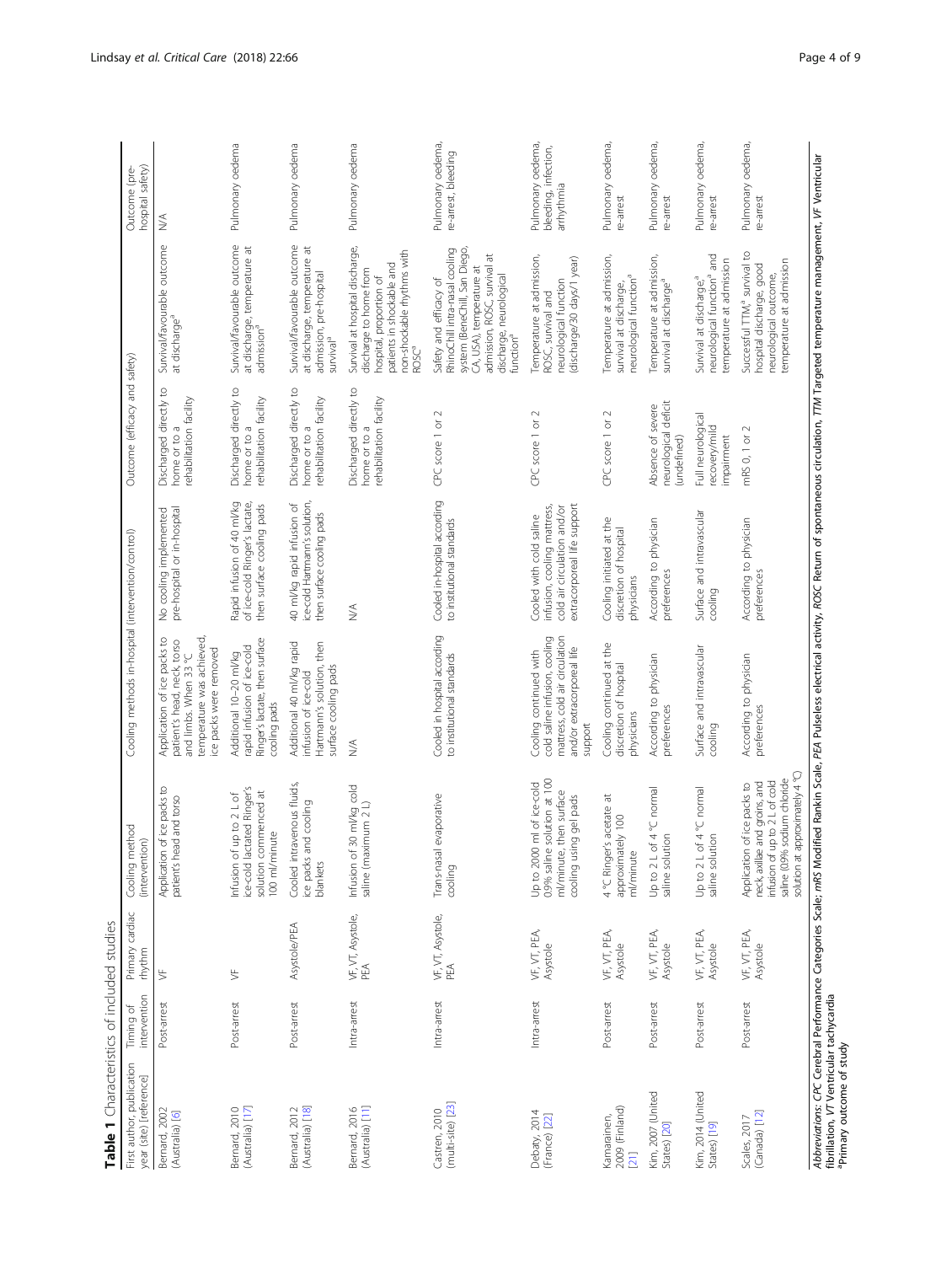<span id="page-4-0"></span>

| First author, year<br>(site) [reference] | Number of participants Survival to discharge<br>(total/I/C)       | $($ vs $\bigcirc$ |           | Survival of those<br>with shockable<br>rhythm (I vs C) |           | at hospital | Temperature<br>arrival (I vs C) | Pulmonary oedema<br>Ω<br>SΩ |                     | Re-arrest (I vs C) |           | volume infused (ml)<br>Mean pre-hospital | outcome (I vs C) | Favourable neurological | Survival at hospital<br>arrival (I vs |           |
|------------------------------------------|-------------------------------------------------------------------|-------------------|-----------|--------------------------------------------------------|-----------|-------------|---------------------------------|-----------------------------|---------------------|--------------------|-----------|------------------------------------------|------------------|-------------------------|---------------------------------------|-----------|
| Bernard, 2002<br>(Australia) [6]         | 77/43/34                                                          | 21 (49%)          | 11 (32%)  | $\lessapprox$                                          | ⋚         | 35.0        | 35.5                            | ₹                           | ≶                   | Š                  | Š         | ⋚                                        | 21 (49%)         | 9 (26%)                 | Š                                     | ⋚         |
| (Australia) [17]<br>Bernard, 2010        | 234/118/116                                                       | 56 (47%)          | 62 (53%)  | ≶                                                      | Š         | 34.6        | 35.4                            | $\circ$                     | $\circ$             | Ó                  | $\circ$   | 1900                                     | 56 (48%)         | 61 (53%)                | $\stackrel{\triangleleft}{\geq}$      | Š         |
| (Australia) [18]<br>Bernard, 2012        | 163/82/81                                                         | 11 (13%)          | 7 (9%)    | Š                                                      | Š         | 34.4        | 35.7                            | $\circ$                     | $\circ$             | $\lessapprox$      | ≫         | 1500                                     | 10 (12%)         | 7 (10%)                 | 75 (91%)                              | 74 (91%)  |
| Bernard, 2016<br>(Australia) [11]        | 1198/618/580                                                      | 63 (10%)          | 66 (11%)  | 55 (19%)                                               | 62 (23%)  | 34.7        | 35.4                            | 62 (10%)                    | 26 (45%)            | ≶                  | ≶         | 1200                                     | 63 (10%)         | 63 (11%)                | 304 (49%)                             | 317 (55%) |
| (multi-site) [23]<br>Castren, 2010       | 200/96/104                                                        | 14 (15%)          | 13 (13%)  | 10 (37%)                                               | 10 (33%)  | 34.2        | 35.5                            | $\circ$                     | $\circ$             | 3 (3%)             | 2(2%)     | ≶                                        | 11 (11%)         | 9 (9%)                  | 32 (33%)                              | 42 (41%)  |
| Debaty, 2014<br>(France) [22]            | 245/123/122                                                       | 7 (6%)            | 5 (4%)    | Š                                                      | Š         | 33.9        | 35                              | 7 (6%)                      | 8 (7%)              | $\lessapprox$      | ≶         | 1000                                     | 7 (6%)           | 4 (3%)                  | 41 (33%)                              | 36 (30%)  |
| Kamarainen, 2009<br>(Finland) [21]       | 37/19/18                                                          | 11 (58%)          | 10 (56%)  | $\stackrel{\leq}{\geq}$                                | ≶         | 34.1        | 35.2                            | $\circ$                     | $\circ$             | 2 (11%)            | 3 (17%)   | 2370                                     | 8 (42%)          | 8 (44%)                 | $\stackrel{\triangleleft}{\geq}$      | Š         |
| Kim, 2007 (United<br>States) [20]        | 125/63/62                                                         | 21 (67%)          | 18 (71%)  | 19 (66%)                                               | 10(45%)   | 34.7        | 35.7                            | 24 (38%)                    | 27 (44%)            | 15 (24%)           | 13 (21%)  | 1236                                     | 19 (30%)         | 16 (26%)                | 49 (78%)                              | 48 (77%)  |
| Kim, 2014 (United<br>States) [19]        | 1359/688/671                                                      | 259 (38%)         | 249 (37%) | 183 (63%)                                              | 187 (64%) | 34.8        | 35.8                            | 256 (37%)                   | 184 (27%) 176 (26%) |                    | 138 (21%) | 1435                                     | 231 (34%)        | 225 (33%)               | 679 (99%)                             | 660 (98%) |
| (Canada) [12]<br>Scales, 2017            | 582/279/303                                                       | 92 (33%)          | 98 (31%)  | 79 (64%)                                               | 74 (55%)  | 35.1        | 35.2                            | 33 (12%)                    | 54 (18%)            | 21 (8%)            | 25 (8%)   | 640                                      | 82 (29%)         | 76 (26%)                | 250 (90%)                             | 258 (85%) |
|                                          | Intervention (pre-hospital therapeutic hypothermia), C Comparator |                   |           |                                                        |           |             |                                 |                             |                     |                    |           |                                          |                  |                         |                                       |           |

Table 2 Outcome data from included studies

pa<br>P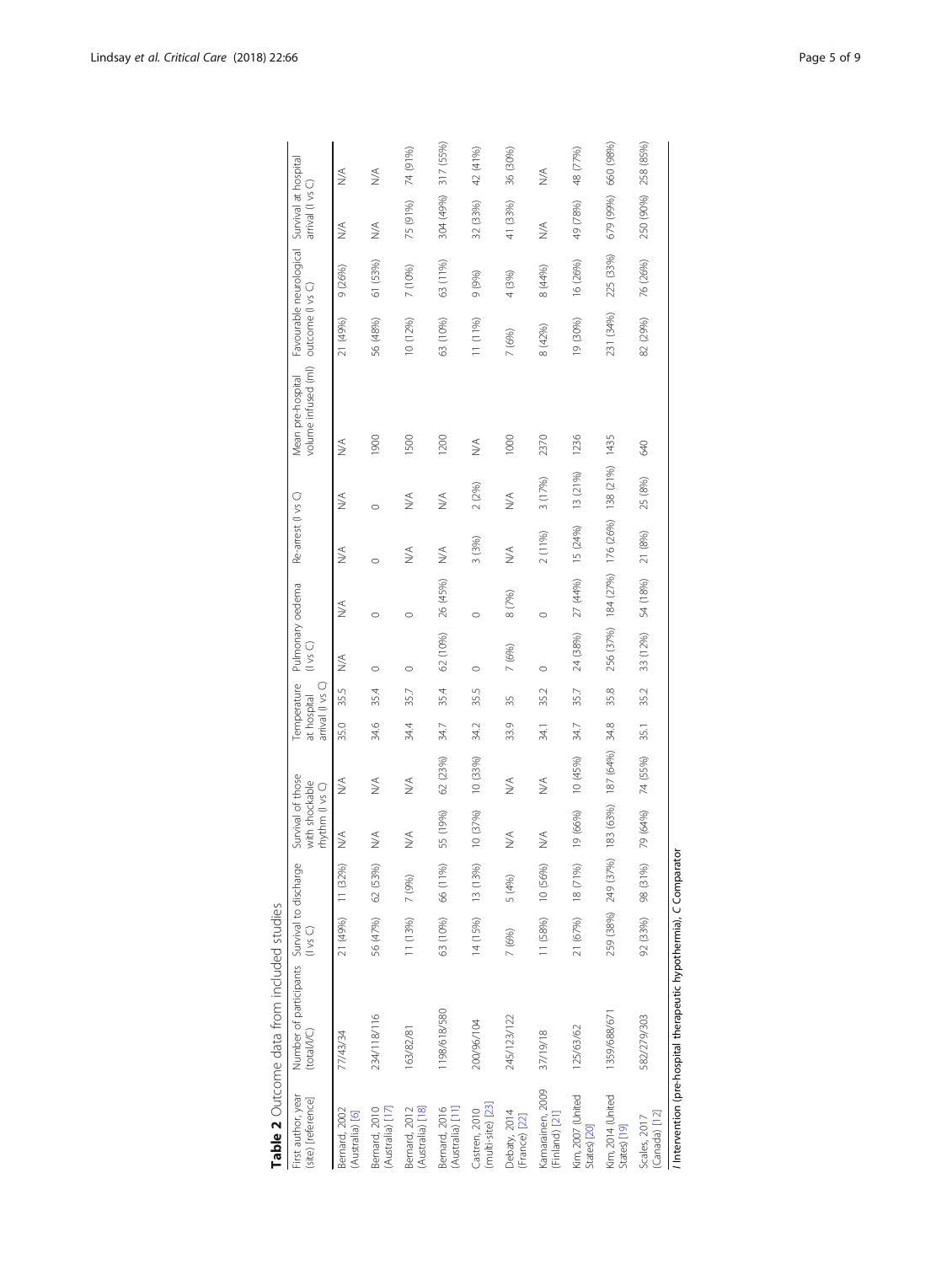<span id="page-5-0"></span>

arm than in the control arm (MD =  $-0.83$ , 95% CI  $-1.03$ to – 0.63,  $l^2 = 81\%)$  (Fig. [4](#page-6-0)). A sensitivity analysis removing one trial with discordant findings reduced heterogeneity but produced similar results (MD =  $-0.91$ ; 95% CI  $-1.06$ to  $-0.76$ ,  $I^2 = 61\%$  $I^2 = 61\%$  $I^2 = 61\%$ ) (Additional file 1: Figure S6).

#### Pre-hospital pulmonary oedema and re-arrest

Researchers in all studies with the exception of one [[6](#page-7-0)] evaluated their patients for pulmonary oedema. The studies relied on chest x-ray findings or froth visible in endotracheal tubes; however, none of the researchers reported using explicit criteria for pulmonary oedema diagnosis. No differences between groups were observed in the pooled results, but there was significant heterogeneity (RR [1](#page-7-0).12, 95% CI 0.75 to 1.67,  $I^2 = 80\%$ ) (Additional file 1: Figure S7).

Rates of re-arrest after ROSC ( $n = 6$  trials, comprising 1263 cases and 1274 control subjects) were higher among patients treated with pre-hospital TH (RR 1.19, 95% CI 1.00 to 1.41,  $I^2 = 0\%$  (Fig. [5\)](#page-6-0). In contrast, there were no significant differences between the two arms in rates of survival to hospital admission (RR 1.00, 95% CI 0.94 to 1.05,  $n = 7$  trials comprising 1949 cases and 1923 control subjects), although greater heterogeneity was observed for this outcome  $(I^2 = 60\%)$  (Additional file [1](#page-7-0): Figure S8) [\[11](#page-7-0), [12,](#page-7-0) [18](#page-7-0)–[20,](#page-8-0) [22](#page-8-0), [23](#page-8-0)].

#### Subaroup analyses

Pre-specified subgroup analyses were performed to evaluate whether initiation of cooling during the arrest ( $n = 3$  trials) vs initiation of cooling after ROSC  $(n = 7 \text{ trials})$  led to differences in clinical outcomes, including survival to hospital discharge and rate of re-arrest. No differences in rates of survival to hospital discharge (Additional file [1:](#page-7-0) Figure S9) or rates of re-arrest (Additional file [1:](#page-7-0) Figure S10) were observed across these subgroups.

#### **Discussion**

Our systematic review and meta-analysis of pre-hospital cooling after cardiac arrest is the largest to date, to our knowledge, comprising 4220 patients from 10 trials. Our analysis shows that pre-hospital induction of mild TH reduces the temperature at hospital arrival but does not improve overall survival or survival with good neurological outcome. These results were consistent among patients with shockable and non-shockable initial cardiac rhythms and did not vary according to the timing of cooling initiation (i.e., intra-arrest vs after ROSC).

Previous meta-analyses have evaluated pre-hospital TH after cardiac arrest, but ours is the first, to our knowledge, to include all available trials, resulting in nearly double the total sample size of previous reviews [[9,](#page-7-0) [10](#page-7-0), [24](#page-8-0)–[26](#page-8-0)]. Despite the improved power and precision of our review, we still detected no benefit of prehospital TH in our primary outcome of survival with

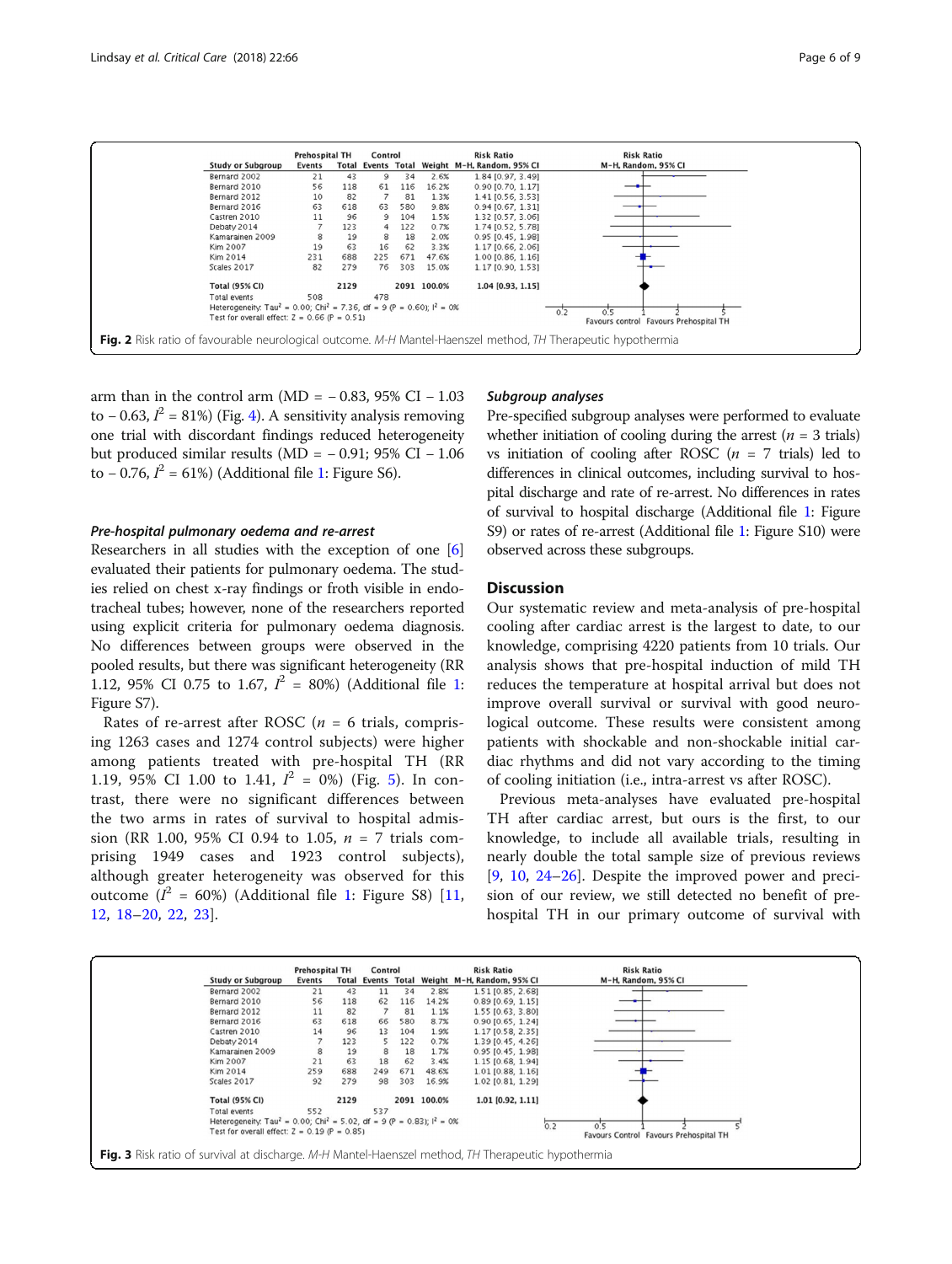<span id="page-6-0"></span>

good neurological outcome. A limitation of included studies relates to the inconsistent definition of good neurological outcome, however. For example, researchers in one trial reported only rates of broadly defined 'severe neurological deficits' [\[20\]](#page-8-0). In three of the included studies, investigators reported rates of discharge to home or to a rehabilitation facility as a surrogate for good neurological outcome [[11](#page-7-0), [17](#page-7-0), [18\]](#page-7-0); yet, it was unclear whether any of the patients were discharged to home with only palliative care services. Researchers in one study reported good neurological outcome as the absence of neurological deficit. The remaining studies used an objective measure of neurological outcome with the CPC and modified Rankin Scale scores or full neurological recovery, which allows for more consistent comparisons [\[12,](#page-7-0) [19](#page-8-0), [21](#page-8-0)–[23\]](#page-8-0).

Similar to earlier studies, our review suggests that prehospital TH may increase the rate of re-arrest [\[10](#page-7-0), [26](#page-8-0)]. This result was strongly influenced by one trial in which the re-arrest rate was significantly higher than in the control group [\[19\]](#page-8-0). The authors of that study postulated that rapid fluid infusion resulted in volume overload, which in the context of resuscitation may have led to higher re-arrest rates. However, we observed substantial heterogeneity across studies for this finding, and the higher re-arrest rate did not result in different rates of survival to hospital admission. It has been suggested that very early cooling—during the arrest or immediately following ROSC—may also increase re-arrest risk, but our subgroup analysis did not support this hypothesis. There were no differences between groups in rates of pulmonary oedema, but this outcome was characterized by marked heterogeneity, and none of the studies documented explicit criteria for systematic screening for pulmonary oedema.

Our review is limited by methodological heterogeneity across all of the included papers. Although the majority of studies in this review were focused on measuring the same primary and secondary outcomes, there were a variety of differences in the protocols followed once patients were admitted to hospital, with in-hospital cooling typically left to the discretion of the unblinded treating physician. In-hospital cooling methods ranged from ice-cold intravenous fluids to surface cooling to not being cooled at all. Other sources of treatment heterogeneity arise from ongoing debate surrounding the optimal temperature target and duration of cooling, as well as practice pattern variability for timing of withdrawal of life-sustaining therapy, all of which could impact outcomes [\[3,](#page-7-0) [27,](#page-8-0) [28](#page-8-0)]. Further research should be done to investigate the effect of pre-hospital TH in the setting of a more standardized approach to in-hospital post-resuscitation care. Other limitations of studies included in our review include a lack of blinding of care providers, which may have introduced bias if other treatments were altered as a result of knowledge of treatment allocation, and possible selection bias.

#### Conclusions

Our review demonstrates that pre-hospital TH after OHCA effectively decreases body temperature at time of hospital arrival, but it does not improve rates of survival

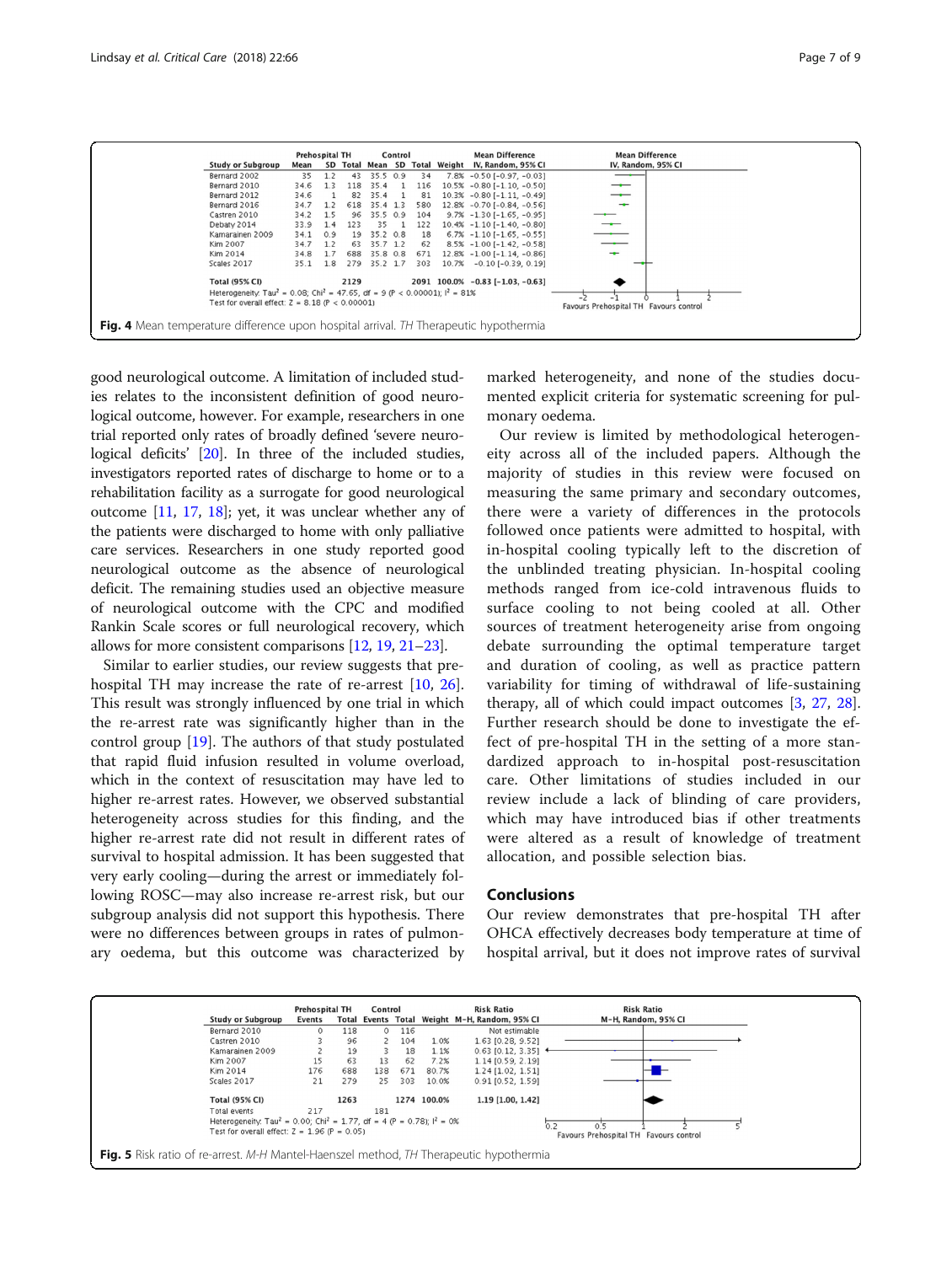<span id="page-7-0"></span>with good neurological outcome or overall survival. Furthermore, this study illustrates that there may be increased risk of adverse outcomes, with rates of rearrest higher in pre-hospital TH.

### Additional files

[Additional file 1:](https://doi.org/10.1186/s13054-018-1984-2) Figure S1. Risk-of-bias graph: Review authors' judgements about each risk-of-bias item. Figure S2. Risk-of-bias summary: review authors' judgements about each risk of bias for each included study. Figure S3. Risk ratio of favourable neurological outcome sensitivity analysis. Figure S4. Risk ratio of survival to discharge with a shockable VF rhythm. Figure S5. Risk ratio of survival to discharge with a non-shockable rhythm. Figure S6. Sensitivity analysis of temperature upon hospital admission with Scales et al. [12] study removed. Figure S7. Risk ratio of pulmonary oedema. Figure S8. Risk ratio of survival at hospital arrival. Figure S9. Subgroup analysis for timing of cooling and survival to discharge. Figure S10. Subgroup analysis for timing of cooling and re-arrest. (DOCX 9669 kb)

#### Abbreviations

C: Comparator; CPC: Cerebral Performance Categories Scale; I: Intervention; MD: Mean difference; M-H: Mantel-Haenszel method; mRS: Modified Rankin Scale; OHCA: Out-of-hospital cardiac arrest; PEA: Pulseless electrical activity; PRISMA: Preferred Reporting Items for Systematic Reviews and Meta-Analyses statement; RCT: Randomised controlled trial; ROSC: Return of spontaneous circulation; RR: Risk ratio; TH: Therapeutic hypothermia; TTM: Targeted temperature management; VF: Ventricular fibrillation; VT: Ventricular tachycardia

#### Acknowledgements

Not applicable.

#### Funding

DCS received an operating grant from the Canadian Institutes of Health.

#### Availability of data and materials

Not applicable.

#### Authors' contributions

PJL, DB and DCS conceived of the study. PJL, DB and DCS designed the study. PJL, DB and DCS implemented the study and collected data. PJL and DB developed the analytical plan and statistical analyses. PJL, DB and DCS drafted the manuscript. All authors read and approved the final manuscript.

#### Ethics approval and consent to participate

Not applicable.

#### Consent for publication

Not applicable.

#### Competing interests

The authors declare that they have no competing interests.

#### Publisher's Note

Springer Nature remains neutral with regard to jurisdictional claims in published maps and institutional affiliations.

#### Author details

<sup>1</sup>Department of Internal Medicine, University of Toronto, Toronto, ON, Canada. <sup>2</sup>Department of Critical Care Medicine, Sunnybrook Health Sciences Centre, Toronto, ON, Canada. <sup>3</sup>Interdepartmental Division of Critical Care Medicine, University of Toronto, Toronto, ON, Canada.

Received: 28 November 2017 Accepted: 8 February 2018 Published online: 13 March 2018

#### References

- 1. Hypothermia after Cardiac Arrest Study Group. Mild therapeutic hypothermia to improve the neurologic outcome after cardiac arrest. N Engl J Med. 2002;346:549–56.
- 2. Arrich J, Holzer M, Havel C, Müllner M, Herkner H. Hypothermia for neuroprotection in adults after cardiopulmonary resuscitation. Cochrane Database Syst Rev. 2016;2:CD004128.
- 3. Nielsen N, Wetterslev J, Cronberg T, Erlinge D, Gasche Y, Hassager C, Horn J, Hovdenes J, Kjaergaard J, Kuiper M, et al. Targeted temperature management at 33°C versus 36°C after cardiac arrest. N Engl J Med. 2013;369:2197–206.
- 4. Howes D, Gray SH, Brooks SC, Boyd JG, Djogovic D, Golan E, Green RS, Jacka MJ, Sinuff T, Chaplin T, et al. Canadian guidelines for the use of targeted temperature management (therapeutic hypothermia) after cardiac arrest: a joint statement from the Canadian Critical Care Society (CCCS), Canadian Neurocritical Care Society (CNCCS), and the Canadian Critical Care Trials Group (CCCTG). Resuscitation. 2016;98:48–63.
- 5. Nikolaou NI, Arntz HR, Bellou A, Beygui F, Bossaert LL, Cariou A, Initial management of acute coronary syndromes section Collaborator. European Resuscitation Council Guidelines for Resuscitation 2015 Section 8. Initial management of acute coronary syndromes. Resuscitation. 2015;95:264–77.
- 6. Bernard SA, Gray TW, Buist MD, Jones BM, Silvester W, Gutteridge G, Smith K. Treatment of comatose survivors of out-of-hospital cardiac arrest with induced hypothermia. N Engl J Med. 2002;346:557–63.
- Haugk M, Testori C, Sterz F, Uranitsch M, Holzer M, Behringer W, Herkner H, Time to Target Temperature Study Group. Relationship between time to target temperature and outcome in patients treated with therapeutic hypothermia after cardiac arrest. Crit Care. 2011;15:R101.
- 8. Lee BK, Jeung KW, Jung YH, Lee DH, Lee SM, Cho YS, Heo T, Yun JG, Min YI. Relationship between timing of cooling and outcomes in adult comatose cardiac arrest patients treated with targeted temperature management. Resuscitation. 2017;113:135–41.
- 9. Arrich J, Holzer M, Havel C, Warenits AM, Herkner H. Pre-hospital versus inhospital initiation of cooling for survival and neuroprotection after out-ofhospital cardiac arrest. Cochrane Database Syst Rev. 2016;3:CD010570.
- 10. Huang FY, Huang BT, Wang PJ, Zuo ZL, Heng Y, Xia TL, Gui YY, Lv WY, Zhang C, Liao YB, et al. The efficacy and safety of prehospital therapeutic hypothermia in patients with out-of-hospital cardiac arrest: a systematic review and meta-analysis. Resuscitation. 2015;96:170–9.
- 11. Bernard SA, Smith K, Finn J, Hein C, Grantham H, Bray JE, Deasy C, Stephenson M, Williams TA, Straney LD, et al. Induction of therapeutic hypothermia during out-of-hospital cardiac arrest using a rapid infusion of cold saline: the RINSE Trial (Rapid Infusion of Cold Normal Saline). Circulation. 2016;134:797–805.
- 12. Scales DC, Cheskes S, Verbeek PR, Pinto R, Austin D, Brooks SC, Dainty KN, Goncharenko K, Mamdani M, Thorpe KE, et al. Prehospital cooling to improve successful targeted temperature management after cardiac arrest: a randomized controlled trial. Resuscitation. 2017;121:187–94.
- 13. JPT H, Green S, editors. Cochrane handbook for systematic reviews of interventions. Version 5.1.0 [updated Mar 2011]. London: The Cochrane Collaboration. <http://handbook.cochrane.org>
- 14. van Swieten JC, Koudstaal PJ, Visser MC, Schouten HJ, van Gijn J. Interobserver agreement for the assessment of handicap in stroke patients. Stroke. 1988;19:604–7.
- 15. Brain Resuscitation Clinical Trial I Study Group. A randomized clinical study of cardiopulmonary-cerebral resuscitation: design, methods, and patient characteristics. Am J Emerg Med. 1986;4:72–86.
- 16. Review Manager (RevMan) [computer program]. Version 5.3. Copenhagen: The Nordic Cochrane Centre, The Cochrane Collaboration; 2014.
- 17. Bernard SA, Smith K, Cameron P, Masci K, Taylor DM, Cooper DJ, Kelly AM, Silvester W, Rapid Infusion of Cold Hartmanns (RICH) Investigators. Induction of therapeutic hypothermia by paramedics after resuscitation from out-ofhospital ventricular fibrillation cardiac arrest: a randomized controlled trial. Circulation. 2010;122:737–42.
- 18. Bernard SA, Smith K, Cameron P, Masci K, Taylor DM, Cooper DJ, Kelly AM, Silvester W, Rapid Infusion of Cold Hartmanns Investigators. Induction of prehospital therapeutic hypothermia after resuscitation from nonventricular fibrillation cardiac arrest. Crit Care Med. 2012;40:747–53.